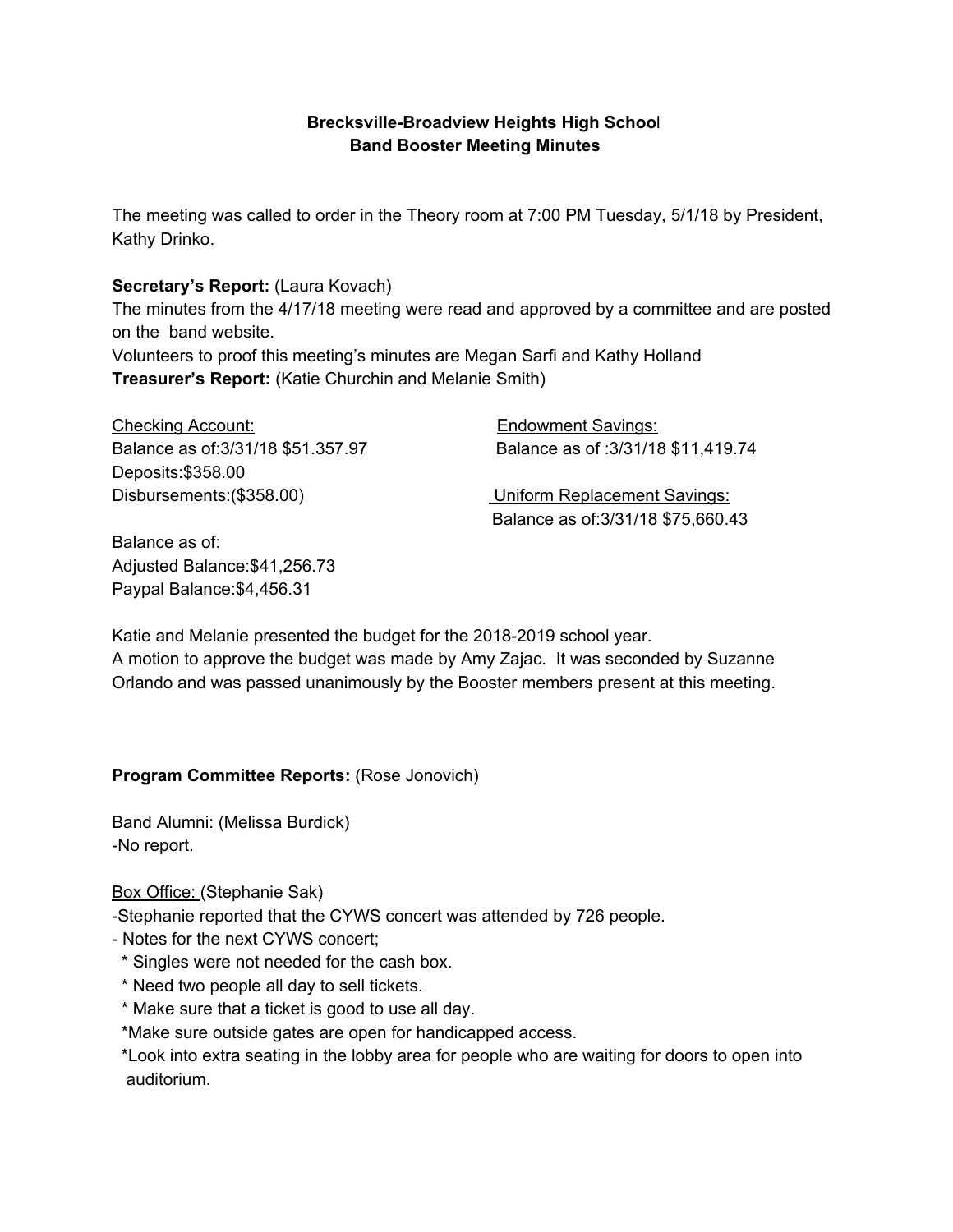Chaperones: (Sheri Fenton and Suzanne Orlando)

-Sheri asked if the school nurse would be at the Memorial Day Parade. She will not as there are

paramedics participating in the parade.

-Sheri also asked if it is permissible for chaperones to throw candy. They can.

Drumline: (Ann Marie Williams) -No report.

Hospitality/Game Snacks: (Dina Packard) -Refreshments will be provided at eighth grade band orientation.

Flagline: (Melissa Brubaker and Elena Kucharski) -Melissa said that flagline packets are out and more information can be found on the band website.

PSO: (Michele Mihalich) -No report.

Publicity: (Melissa Burdick) -No report.

Senior Night: (Sheyenne Uhlir and Linda Gauntner) -No Report.

Swarm Board and Decorations: (Lisa Trout) -No report.

Uniforms: (Lori Reagan, Rima Julien, Sheyenne Uhlir and Linda Gauntner) -Lori said the band will need to order 25 more raincoats due to increase in enrollment. -Kathy Drinko will ask Katie Churchin to amend the budget to purchase the extra coats. -The cost of each raincoat is \$80.00 and takes 4-6 weeks to order and receive.

Summer Uniforms: (Kathy Holland and Lisa Karakostas) -No report.

Yard Signs: (Lori Samric and Ann Marie Williams) -No Report.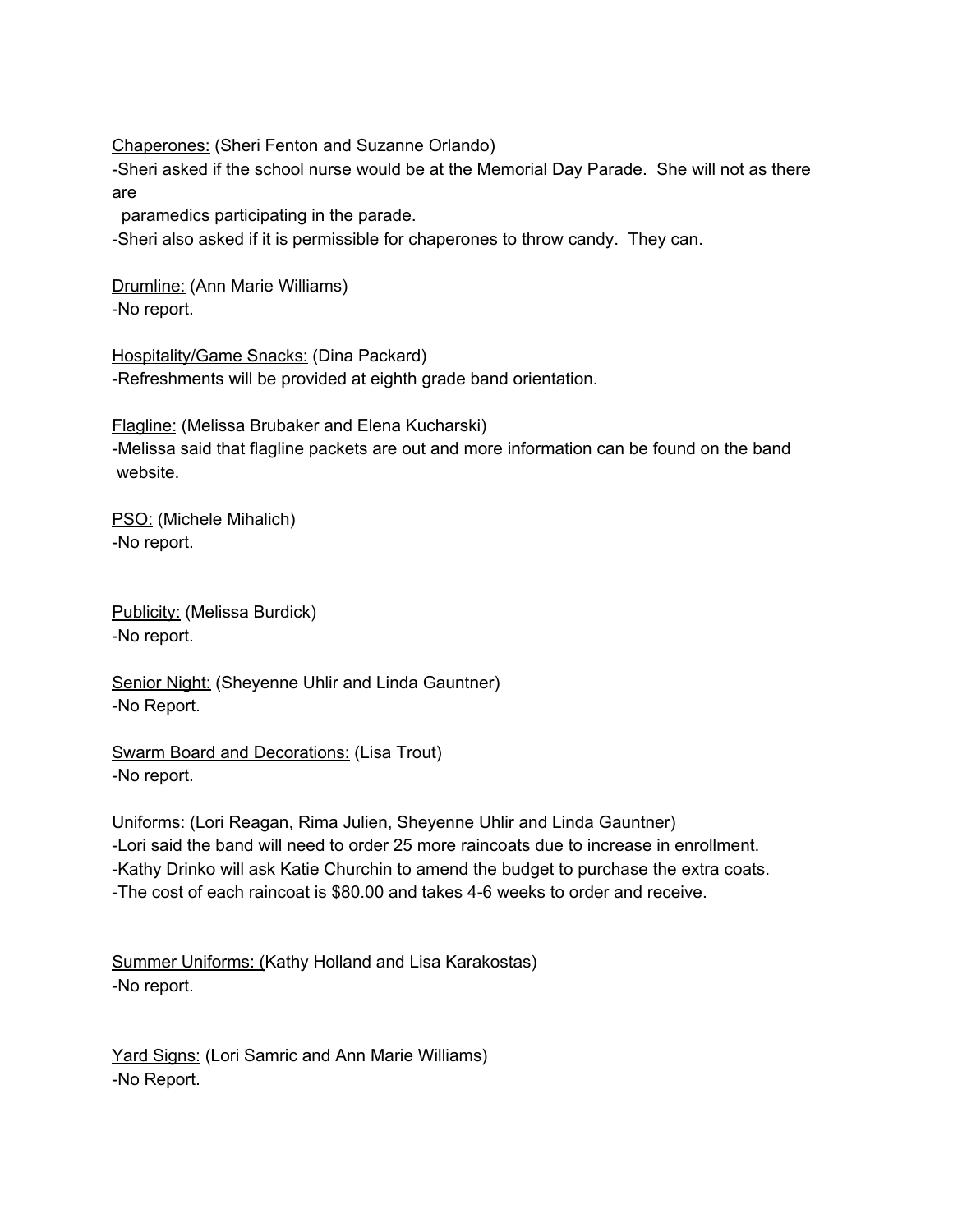#### **Ways and Means Committee Reports:** (Amy Zajac)

Athletic Programs: (Kathy Richards and Melissa Burdick) No report.

Athletic Program Sales: (Open Position) No report.

Citrus Sales: (Carol Nixon and Allison Winokur) -No report.

Disney Raffle: (Dina Packard) No Report.

Endowment/Patrons: (Kim Traum) -No report.

Spirit Wear: (Rose Jonovich)

-There is an overstock of Marching Bees umbrellas. Kathy Drinko will ask the Athletic Director for permission to sell at football games this fall so we can "clean house".

Pancake Breakfast/Music in Our Schools Event: (Suzanne Orlando) No report.

Nominating Committee: (Lori Reagan and Megan Sarfi)

-The Nominating Committee presented the slate of officers for the 2018-2019 school year.

-President: Kathy Drinko

-1st Vice President: Rose Jonovich

-2nd Vice President: Amy Zajac

-Secretary: Laura Kovach

-Treasurer: Melanie Smith

-Assistant Treasurer: Katie Churchin

-All Committee Chair positions have been filled with the exception of Band Alumni which remains open.

**Band Director's Report:** (Mr. Wyse and Mrs. Astey) -No report.

#### **President's Report:** (Kathy Drinko)

-Kathy asked for volunteers to form a committee to invite the Glenn Miller Band to perform at the